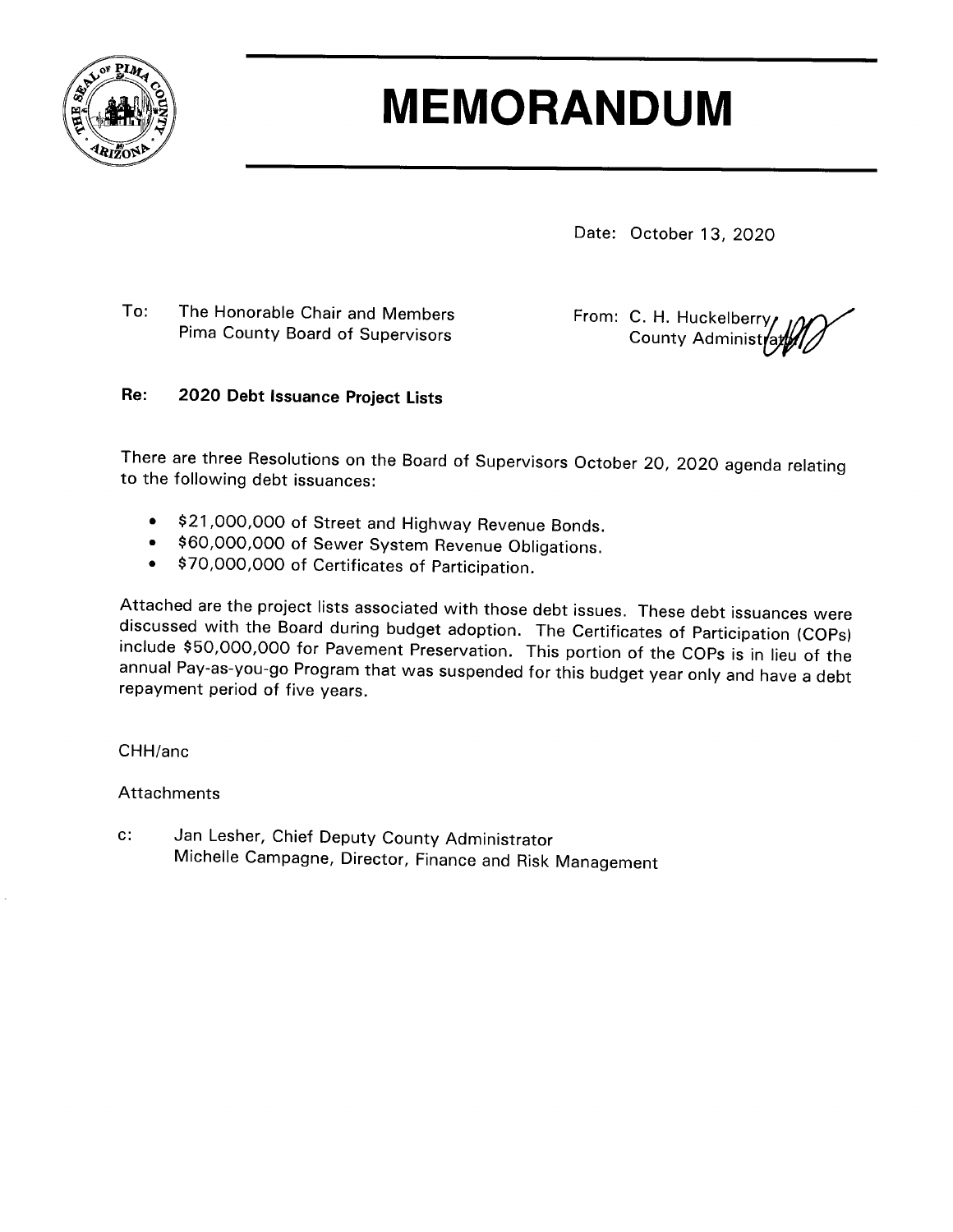## ATTACHMENT  $\mathbf{L}$

J.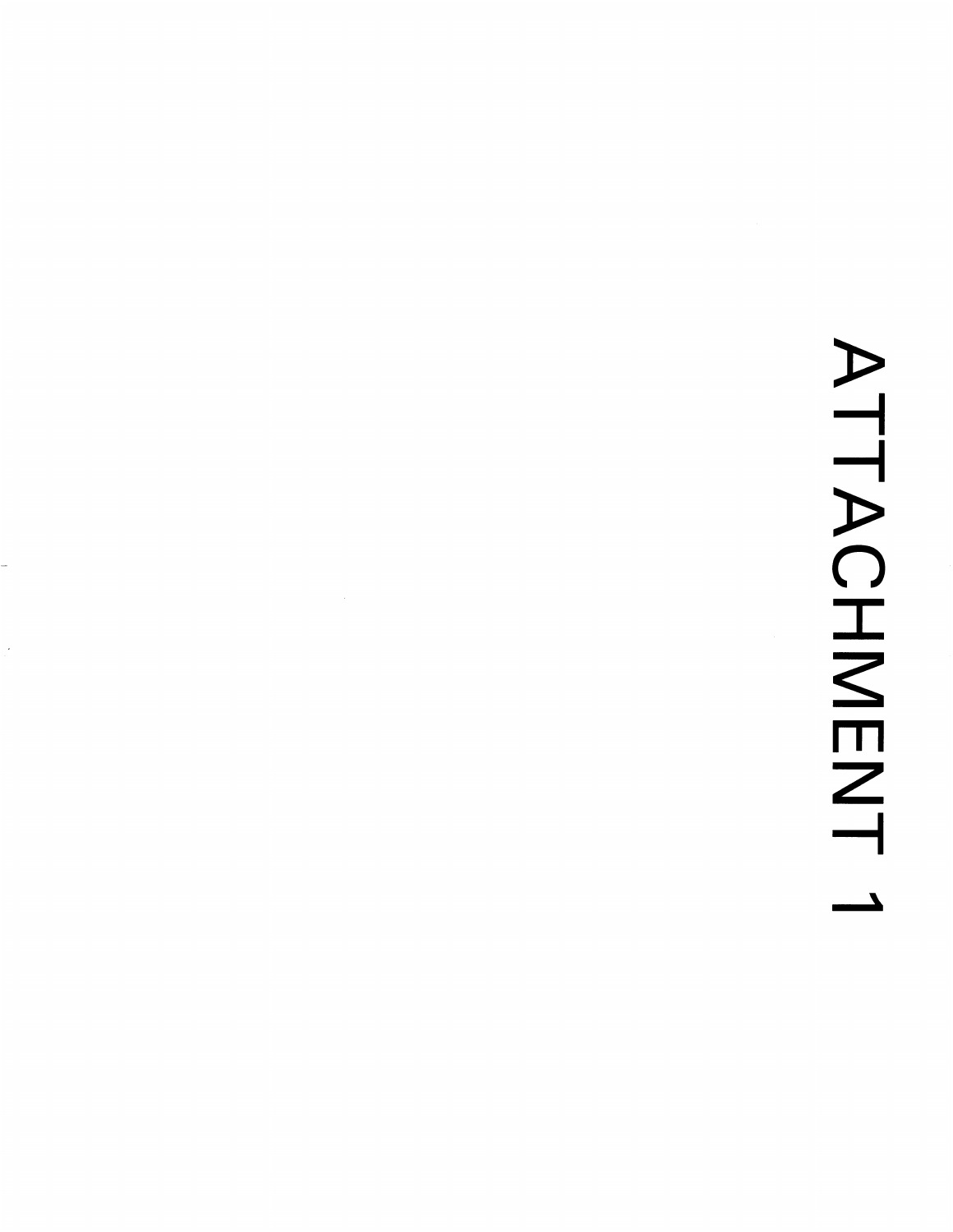## Street & Highway Project List

| <b>Project ID</b>                    | <b>Project Name</b>                                      | <b>Amounts</b>   |
|--------------------------------------|----------------------------------------------------------|------------------|
| CTR.4HRSTV                           | Houghton Rd I-10 to Golf Links Road                      | \$<br>10,168,702 |
| CTR.4BBECC                           | Broadway Blvd Euclid to Country Club                     | 6,954,982        |
| CTR.4KINOP                           | 22nd Street I-10 to Tucson Blvd Improvements             | 2,302,875        |
|                                      | <b>Subtotal</b>                                          | 19,426,559       |
| <b>Other Transportation Projects</b> |                                                          |                  |
| CTR.4HSBSP                           | Speedway Blvd - Painted Hills Road to Camino de Oeste    |                  |
| CTR.4KCTHP                           | King Canyon Trailhead Parking                            |                  |
| CTR.4PPP20                           | Pavement Repair and Rehabilitation, FY20                 |                  |
| CTR.4SMART                           | <b>SMART Transportation Data Network</b>                 |                  |
| CTR.4SSWPI                           | White Pistor                                             |                  |
| CTR.4SUNTE                           | Skyline Drive at Sunrise Drive Intersection Improvements |                  |
| CTR.4TRSPR                           | Sign Panel Replacement                                   |                  |
| CTR.4TVTVL                           | Tanque Verde Road at Tanque Verde Loop Road              |                  |
|                                      | <b>Other Transportation Projects</b>                     | 1,573,441        |
|                                      | Total                                                    | 21,000,000       |

Note:

The amounts presented above are based upon current forecasts that capture the best information at this time. These amounts are subject to change based on schedule changes and actual project costs. Both Finance and Transportation review forecasts regularly to ensure that the total bond allocation amount is not exceeded per project/bond number as set by the current ordinance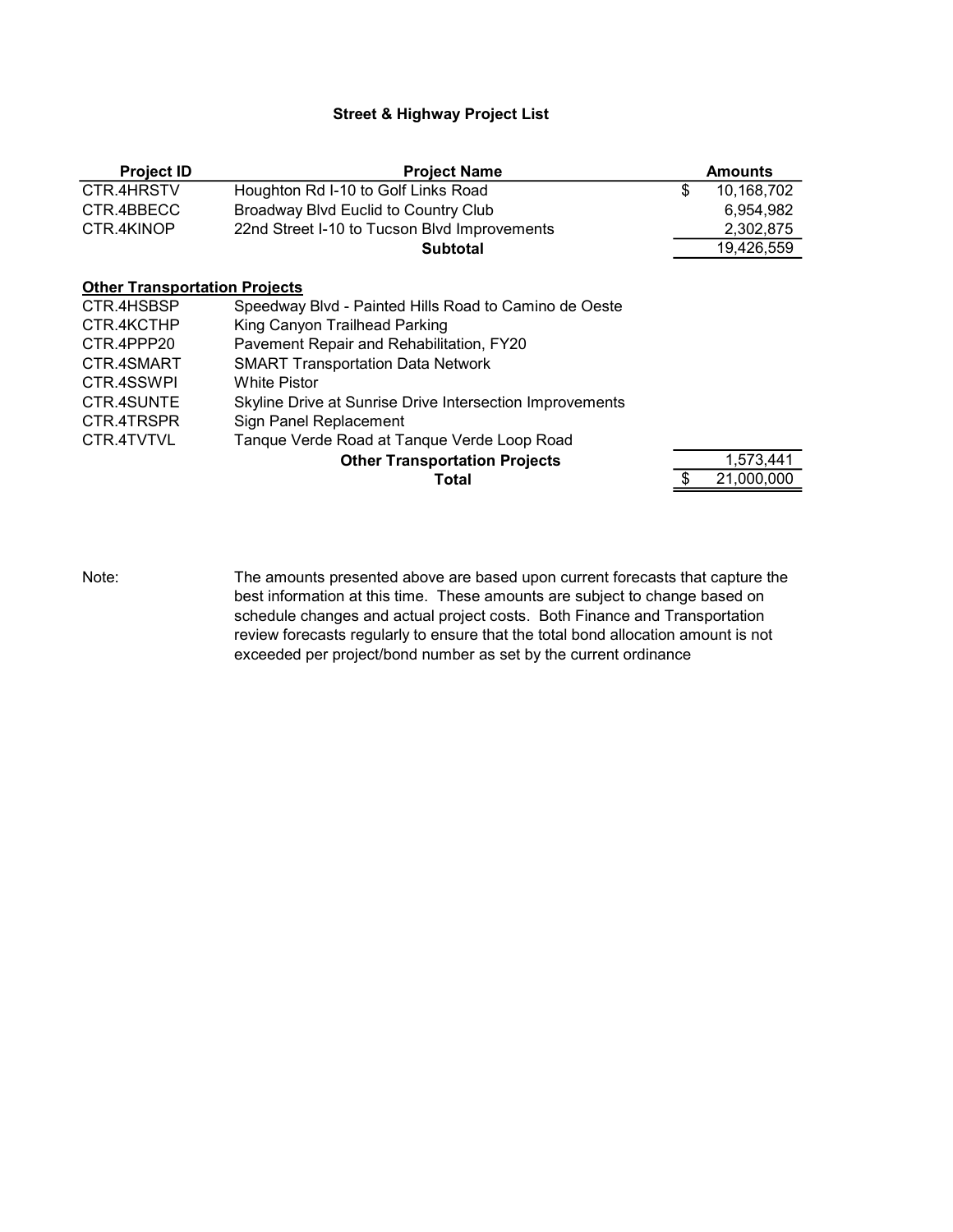# ATTACHMENT 2

 $\bar{\beta}$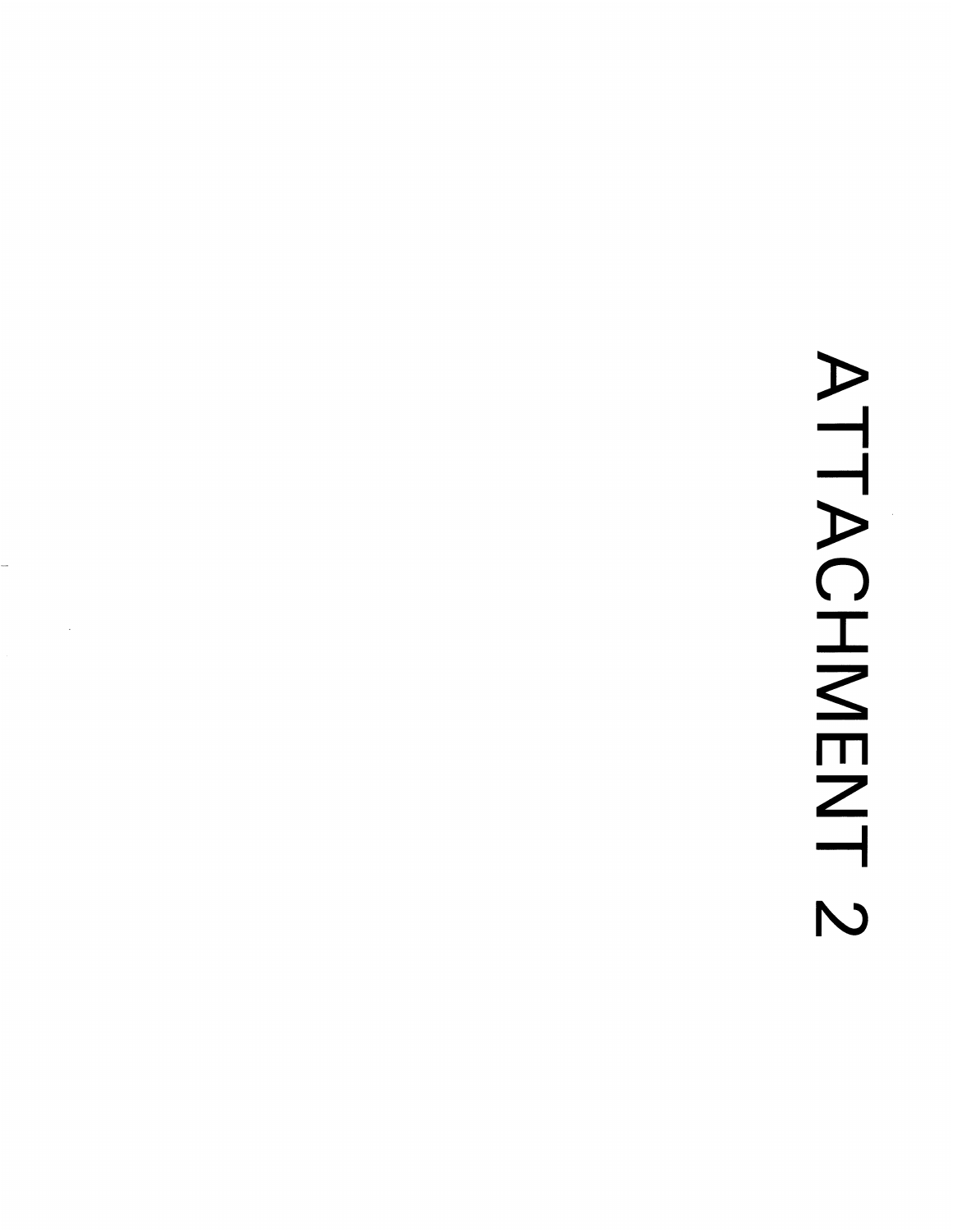## **Sewer System Revenue Obligations Project List**

| <b>Project ID</b>                | <b>Project Name</b>                                                             | Amount     |
|----------------------------------|---------------------------------------------------------------------------------|------------|
| CWW.3ASC15                       | Old Nogales Interconnect Augmentation of New Aerospace Corridor Sewer           | 16.500.186 |
| CWW.3CFS15                       | Continental Ranch Pump Station - Second Force Main                              | 11,143,164 |
| CWW.3TRP20-21                    | System-wide Treatment Rehabilitation Program                                    | 6,169,587  |
| CWW.3ANOMX                       | <b>Anammox Treatment Process</b>                                                | 4,426,283  |
| CWW.3GAS18                       | Tres Rios Wastewater Reclamation Facility Biogas Cleaning & Utilization Project | 4,055,757  |
| CWW.3TDS20                       | Tucson Blvd Flow Management Structure & Siphon Inlet                            | 2.418.000  |
| CWW.3SAC15                       | Speedway Blvd Area Capacity Augmentation Alignment                              | 2,050,703  |
|                                  | <b>Subtotal</b>                                                                 | 46,763,680 |
| <b>Other Wastewater Projects</b> |                                                                                 |            |
| CWW.3AVEOB                       | Avra Valley Wastewater Reclamation Facility Emergency Overflow Basin            |            |
| CWW.3CPS21                       | Conveyance Pump Station Program                                                 |            |
|                                  | CWW.3MR221-22 Sewer Manhole Rehabilitation #11 & #12                            |            |
|                                  | Modelland College District of College College District                          |            |

- CWW.3NWO19 Northwest Outfall Siphon at Santa Cruz River
- 
- CWW.3THBOC Tres Rios Headworks Biofilter Odor Control CWW.3TRP22 System-wide Treatment Rehabilitation Program

Tres Rios Wastewater Reclamation Facility Primary Treatment Augmentation

CWW.3TRSTA Tres Rios Wastewater Reclamation Facility Sludge Thickening Augmentation

## **Other Wastewater Projects** 13,236,3200 13,236,326,3200 13,236,326,3200 13,236,3200 13,236,3200 13,236,3200 13,236,320 **Total** 60,000,000

| 13,236,320 |
|------------|
| 60,000,000 |

Note: The amounts presented above are based upon current forecasts that capture the best information at this time. These amounts are subject to change based on schedule changes and actual project costs.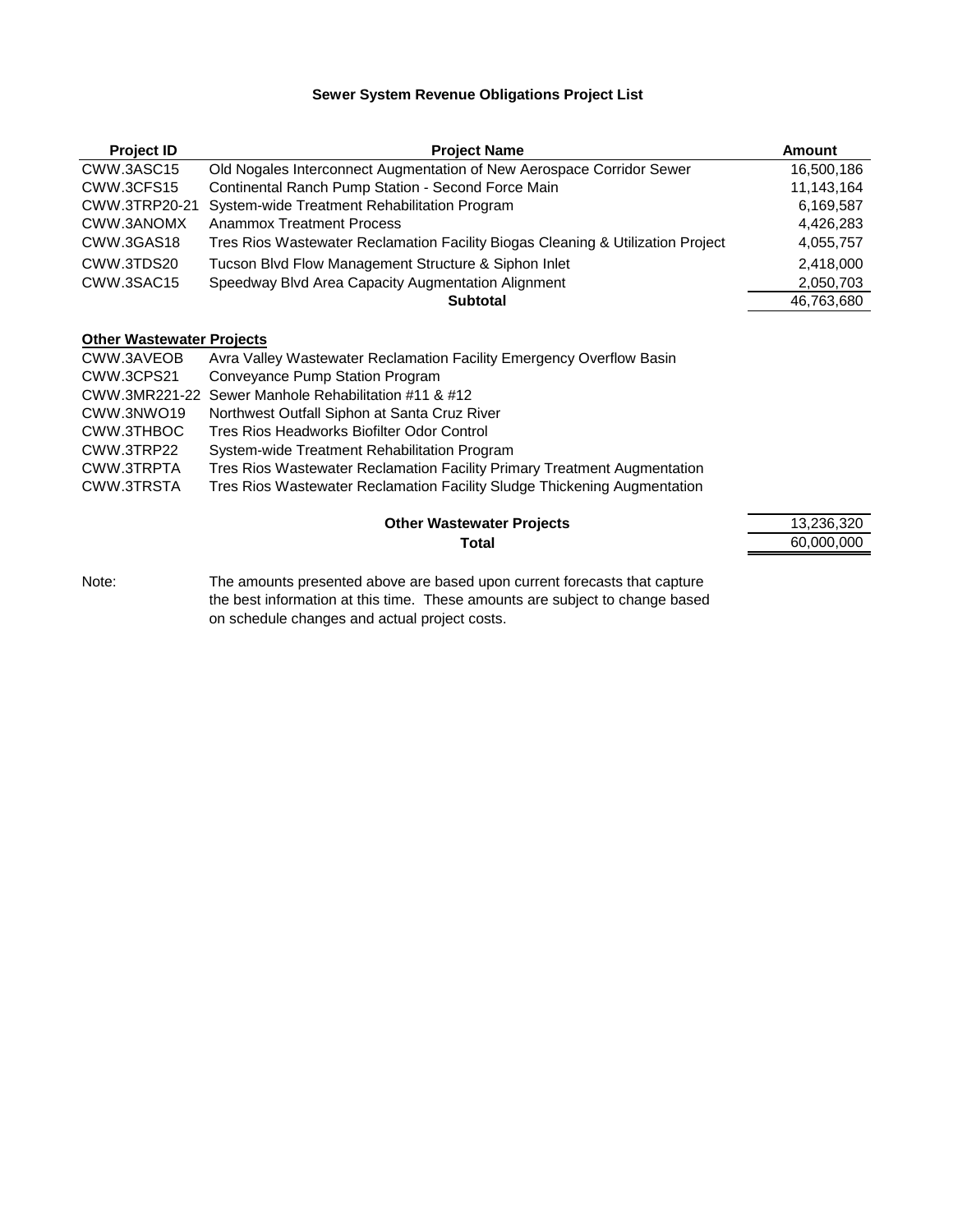## ATTACHMENT 3

 $\overline{a}$